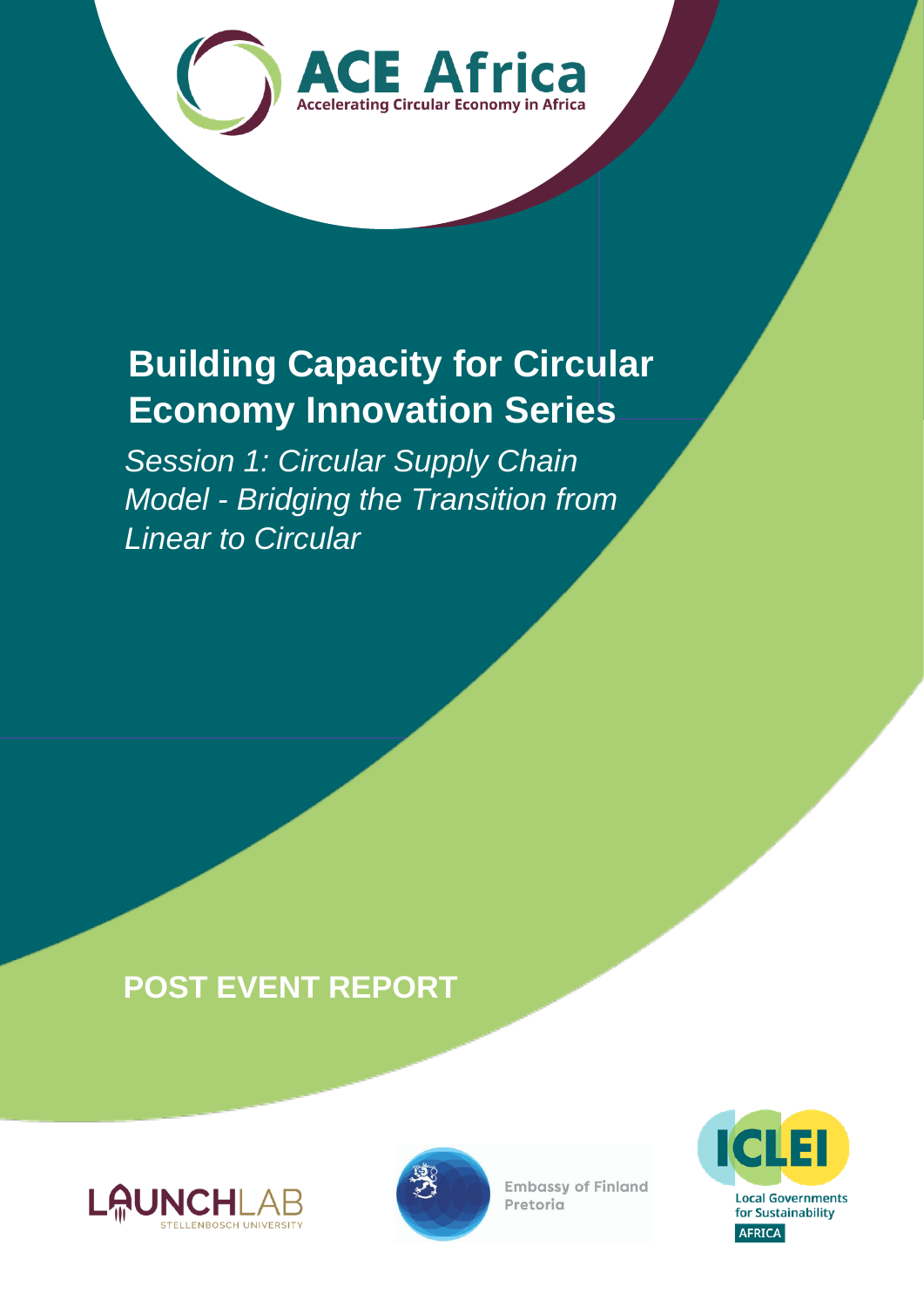## **February 8 2022**

The first session, titled 'Circular Supply Chain Model - Bridging the Transition from Linear to Circular' is part of a six series of events titled 'Building Capacity for Circular Economy Innovation'. The session presented circular global supply chain management trends, key barriers and opportunities to unlock the circular economy value chain. It also extrapolated recommendations on how Africa's circular products can fit into the regional and global value chain. The session held on February 8, 2022 and was co-convened by ICLEI Africa and Africa Circular Economy Network as part of the ACE Africa Action and Learning Events.

Panelists for the session included Sneha Kumari (Head of Industry Trends at Circular Supply Chain Network), Chris Whyte (Director, ACEN) and Kelley Rowe (Co-Founder AfricaExo and Founder Stratlever). Paul Currie (Associate Director: Urban Systems, ICLEI Africa) and Bezawit Eshetu (Ethiopia Country Representative: ACEN) gave the welcome and introductory remarks to set the tone.

Sneha Kumari unpacked the aspects of the Butterfly diagram in the circular economy, discussed smart processes and the role of technology in enabling us to achieve the circular supply chain model by 2030. Sneha further highlighted the characteristics of the circular supply chain model, noting that the model must be lean, visible, predictive, regional and flexible.

Chris Whyte, in his presentation on 'Transitioning to a Circular Economy where Waste is a Resource', highlighted the impact of COVID-19 on global supply chain and the need to change our thinking to understand the impacts and outcomes of waste as a resource. He noted that we can no longer afford landfills and continue to ship materials around. Therefore, we need to maximise the use of local resources available to us. Chris further unpacked the circular economy concept into life cycle assessment, balance of trade, corporate social responsibility, socio-economic upliftment, green procurement, supply chain management, resource efficiency, and impact mapping.

Kelley Rowe presented on Reverse Logistics. Reverse logistics from a circularity perspective deals with the end of a product's life-cycle, the collection process and to enable appropriate disposal of products. Kelly explored the barriers, opportunities and tradeoffs faced across value chains. These include insufficient data and weak value chain visibility versus leveraging data, linear product design versus circular design, technical challenges and issues with manufacture regions versus destination regions, the invisible activities that already exist in the unplanned economy and how could this be unlocked, inefficient and poorly supported collection systems, and insufficient sorting and pre-processing infrastructure.

The webinar also played host to two Mentimeter sessions. In the first session which asked participants about what can drive circular supply chain, the three prominent views held by the participants were business models, policy and legislation and consumer behaviour. Participants were asked in the second session about the value